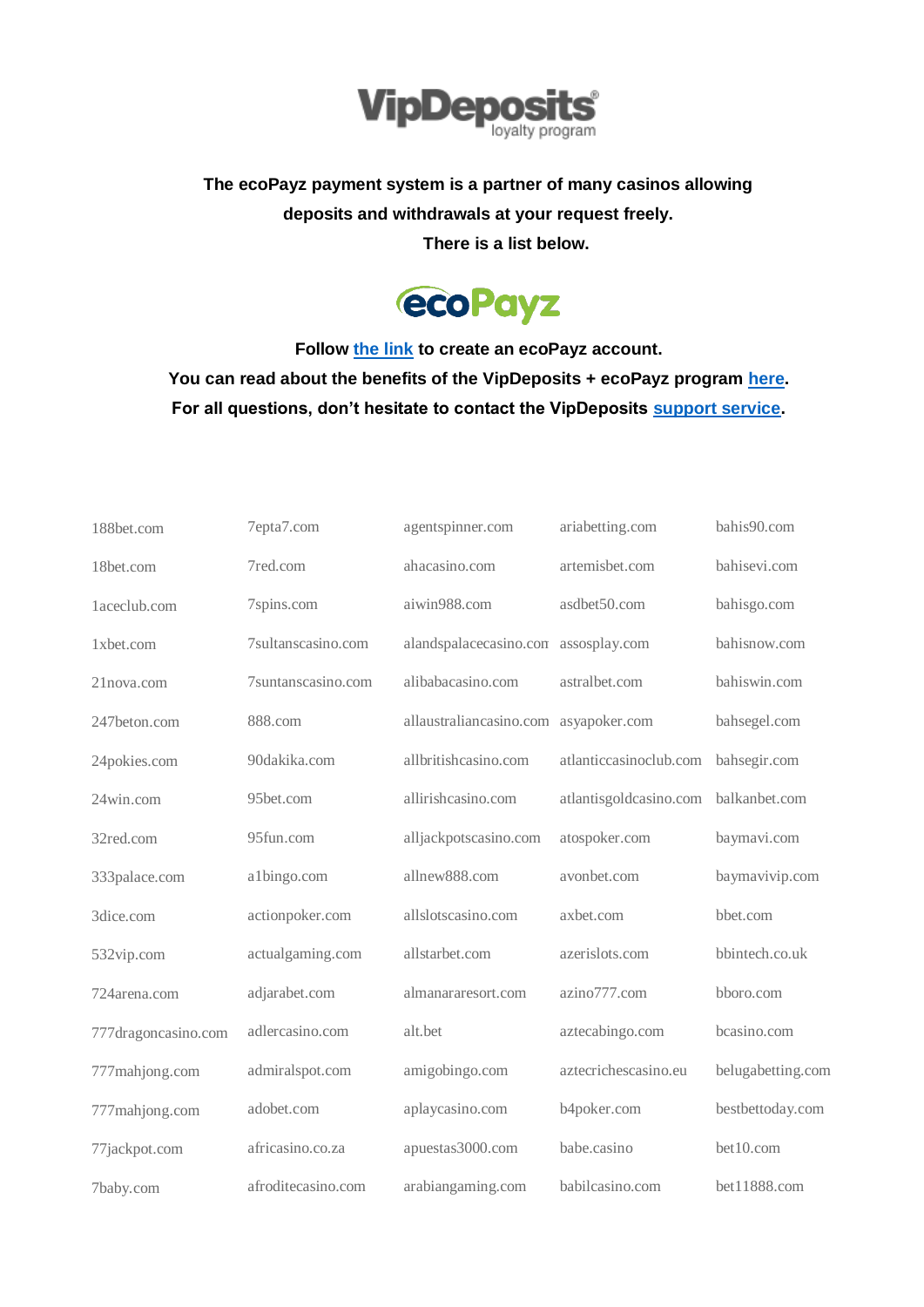| bet9.com              | betmargin.com         | bettroy.com         | bingopalace.com                         | cabaretclub.ca          |
|-----------------------|-----------------------|---------------------|-----------------------------------------|-------------------------|
| betadonis.com         | betmatik.com          | bet victor.com      | bingosky.com                            | cabaretclub.com         |
| betatomic.net         | betmonkeycasino.com   | betvigo.com         | bingovega.com                           | calientecasino.com.mx   |
| betbellavegas.com     | betmoon.com           | betvillafortuna.com | bitmoney.eu                             | canadiandollarbingo.com |
| betbigdollar.com      | betmotion.com         | betvivo.com         | bitstarz.com                            | captaincookscasino.eu   |
| betbizz.com           | betn1.com             | betvole.com         | bixbet.com                              | caribbean888.com        |
| betboo.com            | betnow1.com           | betvoyager.com      | bizonbet.com                            | cashago.com             |
| betboro.com           | betodin.com           | betway.com          | blackdiamondcasino.ne cashmillbingo.com |                         |
| betburda.com          | betorder.com          | betworld.com        | blackjackballroom.eu                    | cashmio.com             |
| betcasinograndbay.com | betpas.com            | betyap.com          | blackjackclub.com                       | casibon.com             |
| betcruise.com         | betper.com            | betzeplin.com       | blacklotuscasino.com                    | casinia.com             |
| betcup.com            | betperform.com        | bexbet.com          | blacklotuscasino.com                    | casino.com              |
| beteast.eu            | betpluton.com         | bfbotmanager.com    | blackorchid.com                         | casino.mx               |
| betebet.com           | betrally.com          | bidluck.eu          | blackstackpoker.com                     | casino036.com           |
| betexpres.com         | betrebels.com         | bigbossbets24.com   | boaboa.com                              | casino440.com           |
| betfinal.com          | betrilyon.com         | bigtimebingo.com    | bobcasino.com                           | casinoaction.com        |
| betfrontier.com       | betroadhousereels.com | bigtopcasino.co.uk  | bombagames.eu                           | casinobordeaux.com      |
| betftv.com            | bets10.com            | binarycorporate.com | bookiebot.com                           | casinobrango.com        |
| betgool.com           | betsat.com            | binaryuno.com       | bookmaker.com                           | casino-broceliande.com  |
| betin.com             | betsbet.com           | bingo440.com        | box24casino.com                         | casinocalzone.com       |
| betitbet.com          | betsilver.com         | bingo777.com        | breakawaycasino.com                     | casinocashpalace.com    |
| betjupiterclub.com    | betsking.com          | bingobingo.com      | breakoutgaming.com                      | casinocasino.com        |
| betkid.com            | betsmove1.com         | bingocabin.com      | breakoutlottos.com                      | casino-classic.eu       |
| betkoy.com            | betsonic.com          | bingocafe.com       | bt-dns.com                              | casinoclub.com          |
| betlakepalace.com     | betspin.com           | bingoextra.com      | budog777.com                            | casinoclub.ru           |
| betlike.com           | betspot.com           | bingofest.com       | burancasino.com                         | casinocolumbus.com      |
| betline.com           | betstars.com          | bingohouse.com      | burnbet.com                             | casinocruise.com        |
| betlinee.com          | bettap.com            | bingoliner.com      | bwgmarkets.aroopatecl casinodelrio.com  |                         |
| betlive5000.com       | bettilt.com           | bingoonthebox.com   | bybet.com                               | casinodukes.co.uk       |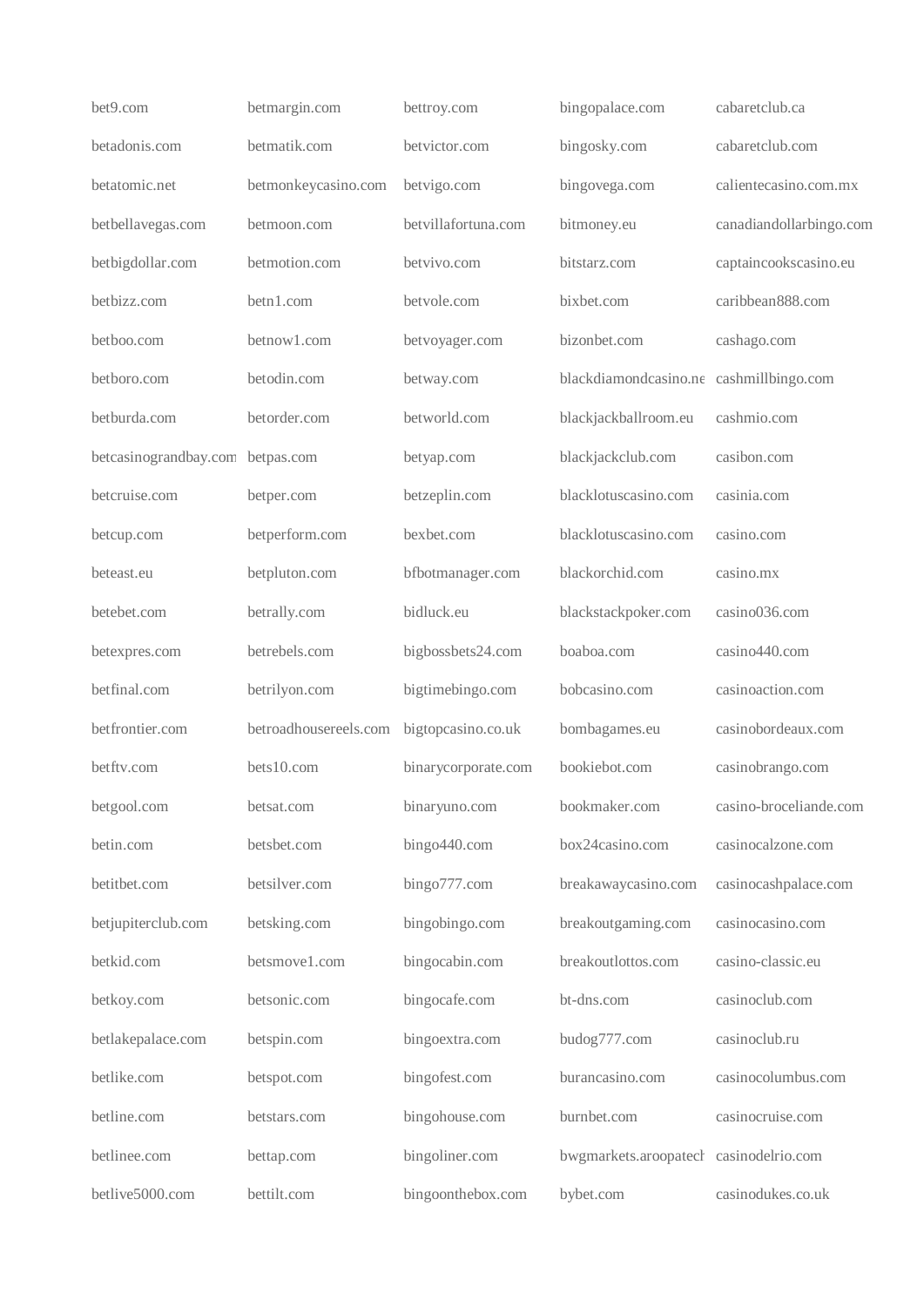| casinodunya.com        | casinotropez.com     | coronabet.com                          | efbet.com                           | exclusivecasino.com   |
|------------------------|----------------------|----------------------------------------|-------------------------------------|-----------------------|
| casinoepoca.com        | casinoturko.com      | cosmikcasino.com                       | egb.com                             | expekt.com            |
| casinoextreme.com      | casinotv24.com       | cratosslot.com                         | emucasino.com                       | explosivegambling.com |
| casinofloor.com        | casinouk.com         | crazyspins.com                         | enbet.com                           | eyebet.com            |
| casino-goldenglory.con | casinovegas.com      | crazyvegas.com                         | equilette.com                       | eypobet.com           |
| casinoheroes.com       | casinowin.com        | cresuscasino.com                       | equuslucrer.com                     | fairgocasino.com      |
| casinoirishluck.com    | casino-x.com         | crowneurope.com                        | esportsventure.com                  | fansbet.com           |
| casinojamboree.com     | casitabi.com         | crystalcasino.com                      | eucasino.com                        | favbet.com            |
| casinojefe.com         | celticcasino.com     | cyberbingo.com                         | eucasino.dk                         | festivalbet.com       |
| casinokingdom.eu       | challengecasino.com  | dafa888.com                            | euro24.com                          | fiercebingo.com       |
| casinoland.com         | championcasino.net   | dasistcasino.com                       | eurocasinobet.com                   | flamantis.com         |
| casinolavida.com       | championsbet.net     | deltabet.com                           | eurofortune.com                     | fonecasino.com        |
| casinoluck.com         | chancehill.com       | deparbet.com                           | eurogrand.com                       | fortissio.com         |
| casino-mate.com        | cheekyslots.com      | deporbet.com                           | eurolotto.com                       | fortuneroom.eu        |
| casinomaxi.com         | cherrycasino.com     | deuceclub.com                          | euromaxplaycasino.con forvetbet.com |                       |
| casinometropol.com     | cherrygoldcasino.com | diamondbets.com                        | euromooncasino.com                  | forvettgaming.com     |
| casinomidas.com        | cherryredcasino.com  | diamondworldcasino.cc europacasino.com |                                     | frankcasino.com       |
| casinomilyon.com       | cinemacasino.com     | dizzywin.com                           | europalace.com                      | freespin.com          |
| casinonavy.com         | cityclubcasino.com   | domgame.com                            | europaplay.com                      | freespinscasino.com   |
| casino-pariswin.com    | cixbet.com           | doramahjong.com                        | euroslots.com                       | fsport.net            |
| casinopop.com          | club178.com          | doramahjong.com                        | eurovikingcasino.com                | funcasino.com         |
| casinoredkings.com     | clubworldcasino.com  | downtownbingo.com                      | everestcasino.com                   | futuriti.com          |
| casinorival.com        | coinbet24.com        | dragonkong.com                         | everestpoker.com                    | fxgm.com              |
| casinosahara.com       | colinbet.com         | dragonkong.com                         | everumcasino.com                    | fxmarker.com          |
| casinoshare.eu         | colosseumcasino.com  | dreambingo.com                         | every.bet                           | galabingo.com         |
| casinoslot.com         | commodorecasino.com  | driftcasino.com                        | exbinog.com                         | galacasino.com        |
| casinosplendido.com    | connect2casino.com   | duel5.com                              | exbinol.com                         | gambligo.com          |
| casinostar777.com      | coral.co.uk          | dunder.com                             | exclusivebet.com                    | gamebookers.com       |
| casinotriomphe.com     | cornerbet.com        | ecasino.bg                             | exclusivebeteu.com                  | game-fxs.com          |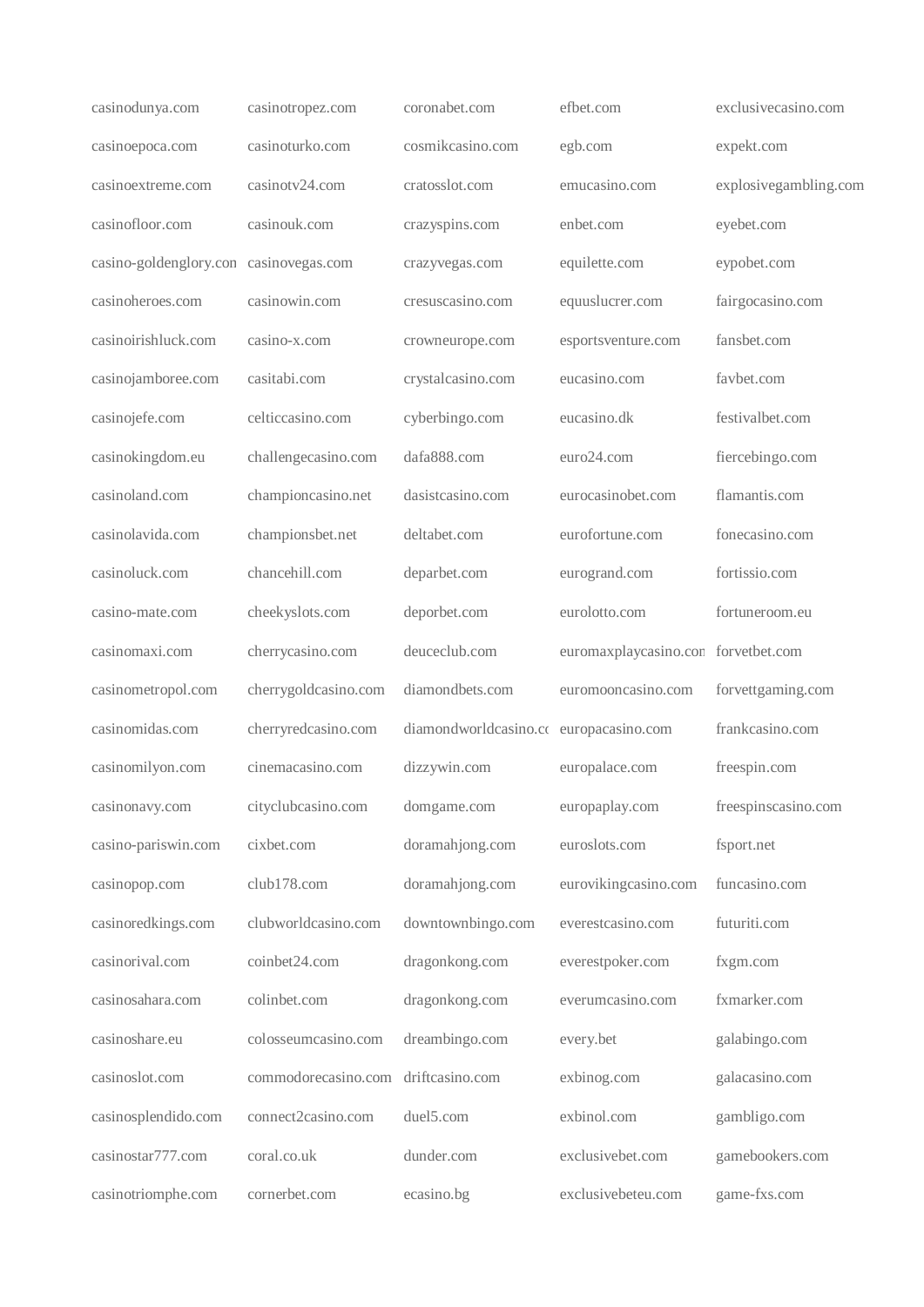| gamesfair.com                           | grandmondial.eu                        | intertops.com         | joycasino.com        | lirabet.com            |
|-----------------------------------------|----------------------------------------|-----------------------|----------------------|------------------------|
| gaming.me                               | grandreefcasino.com                    | interwetten.com       | juegaenlinea.com     | livelounge.com         |
| gamingclub.com                          | gsimarkets.com                         | intragame.com         | jumbabet.com         | lockcasino.com         |
| geobet.com                              | gtcm.com                               | ironbet.com           | justbet.cx           | lordbahis.com          |
| geogrand.com                            | guardian-casino.com                    | ironpoker.com         | justcasino.com       | lordspalace1.bet       |
| geogrand.ge                             | guruplay.com                           | islandluck.com        | karlcasino.com       | lotto-1.com            |
| getbet777.com                           | guts.com                               | istbet.com            | karyabet.com         | lottopark.com          |
| gfbsport2012.com                        | happistar.com                          | istlotto.com          | kazansanabet.com     | lotusasiacasino.com    |
| gg.bet                                  | happyluke.com                          | jackpot.pe            | kingbetting.com      | lowvig.ag              |
| gigglebingo.ca                          | hazino.com                             | jackpotcafe.co.uk     | kingjackpot.co.uk    | lsbet.com              |
| gigglebingo.co.uk                       | hepbahis1.com                          | jackpotcapital.eu     | kingneptunecasino.eu | luck.com               |
| gizabet.com                             | herabetting.com                        | jackpotcitybingo.com  | kingsolomons.com     | luckland.com           |
| gnuf.com                                | highflyercasino.se                     | jackpotcitycasino.ca  | kittybingo.com       | lucky2u.net            |
| godnetonlinecasino.con hiltonbets.com   |                                        | jackpotcitycasino.com | klas.com             | lucky8.com             |
| golden90.com                            | hiperbet.com                           | jackpotfortune.win    | klasbahis.com        | luckyballs.com         |
| goldenbahis.com                         | hippodromeonline.com jackpotjungle.com |                       | klasplatform.com     | luckybet.com           |
| goldeneuro.com                          | hiroba.com                             | jackpotland.com       | kozbet.com           | luckycasino.com        |
| goldenreefcasino.com                    | holiganbet.com                         | jackpotliner.co.uk    | kudoscasino.com      | luckycreek.com         |
| goldenrivieracasino.cor houseofjack.com |                                        | jackpotwheel.com      | larivieracasino.com  | luckydino.com          |
| goldentigercasino.com icecasino1.com    |                                        | jetbingo.com          | larrycasino.com      | luckyemperorcasino.com |
| golymillon.com                          | iconicbet.com                          | jetbull.com           | las-vilis.com        | luckynuggetcasino.com  |
| gonet777.com                            | ikibu.com                              | jexbet.com            | lebull.com           | luckypantsbingo.com    |
| gorabet.com                             | imajbet.com                            | jickl.com             | leedsbet.com         | luckypantsbingo.com    |
| gowildcasino.com                        | imperialcasino.com                     | jippy.me              | leojackpot.com       | luckystar.io           |
| grandbetting.com                        | inetbet.com                            | johnbet.com           | libertyslots.eu      | lucky-you-casino.com   |
| grandcasino.com                         | instabingo.ag                          | jojobet.com           | ligalig.com          | luxurycasino.com       |
| grandeaglecasino.com                    | instacasino.com                        | jokercasino.com       | ligbet.com           | macabahis72.com        |
| grandfortunecasino.con intbet.com       |                                        | jonergaming.com       | lightbet.com         | madridbet.com          |
| grandhotelcasino.com                    | interbahis.com                         | joreels.com           | ligobet.com          | magicalspin.com        |
|                                         |                                        |                       |                      |                        |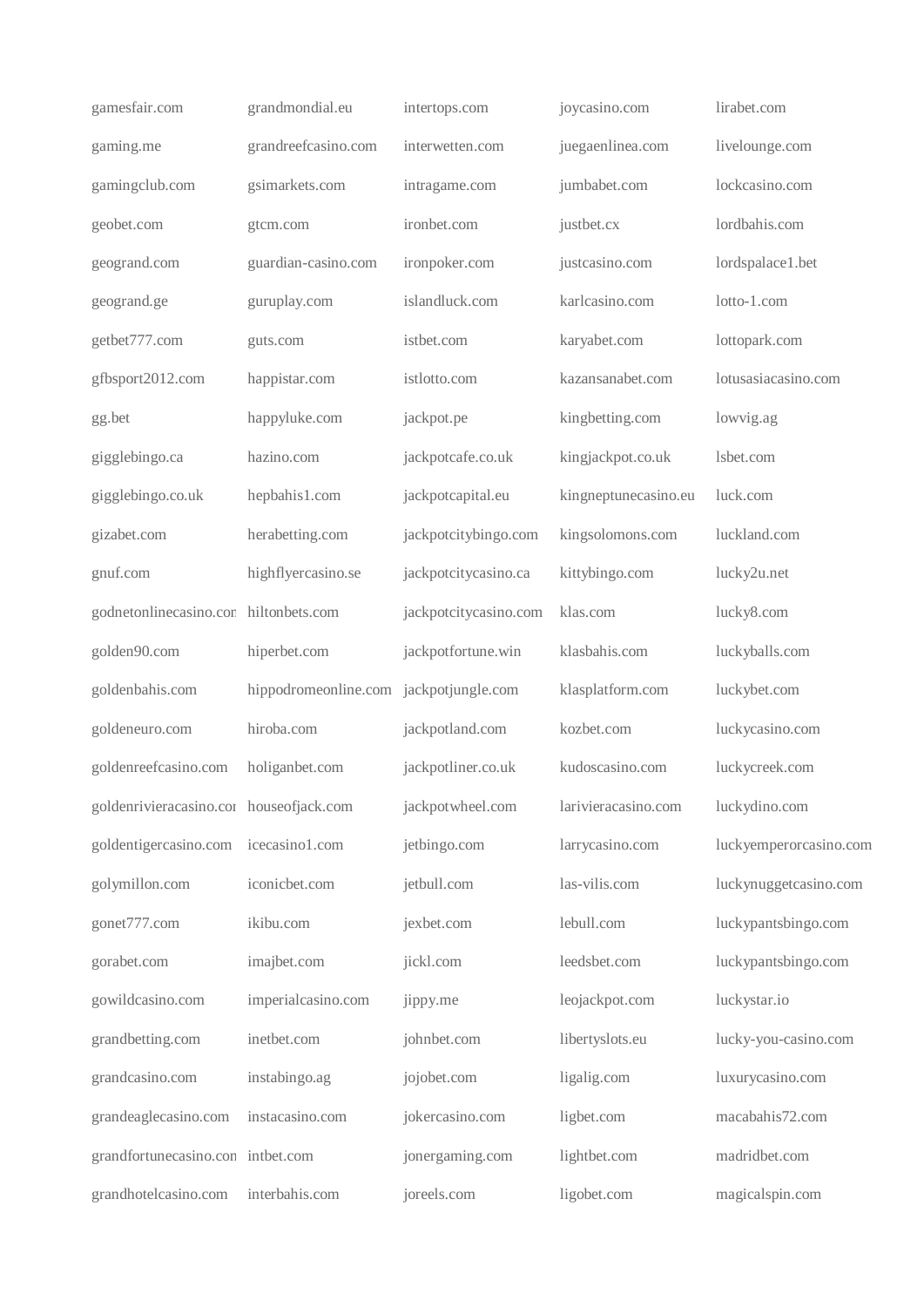| magicalvegas.com                  | miamiclubcasino.im                    | netenets.com        | paizacasino.com                               | playtimebingo.com   |
|-----------------------------------|---------------------------------------|---------------------|-----------------------------------------------|---------------------|
| magicalvegas.com                  | mickycasino.com                       | newbingobilly.com   | panbet.com                                    | plus90bet.com       |
| magikcasino.com                   | mikrobahis1.com                       | nextbahis.com       | pantaloo.com                                  | poker440.com        |
| magikslots.com                    | minnano-mj.com                        | neyinebahis1.com    | pantasia.com                                  | pokerbarrel.com     |
| mahjong.com                       | minnano-mj.com                        | ngsbet.com          | pantherbet.com                                | pokerklas.com       |
| mahjongclub.com                   | mjstars.com                           | nightrush.com       | paradise8.com                                 | pokertime.com       |
| mahjonghiroba.com                 | mobil6000.com                         | nobonuscasino.com   | paradisewin.com                               | poldercasino.com    |
| mahjonglogic.com                  | mobilbahis.com                        | norgescasino.com    | parasino.com                                  | polobet.com         |
| majesticslot.com                  | mobocasino                            | norskeautomater.com | parklanecasino.com                            | premium.com         |
| majortomcasino.com                | monarchonlinecasino.c norskespill.com |                     | partycasino.com                               | premiwin.com        |
| makaobet.com                      | monsieurvegas.com                     | nostalgiacasino.com | partypremium.com                              | primajuego.com      |
| malibuclubcasino.com              | montecarlocasino.com                  | novoplayer2.com     | pashagaming.com                               | primecasino.com     |
| malinacasino.com                  | monte-casino.com                      | noxwin.com          | paymentwall.com                               | princessbet.com     |
| mandarinpalace.com                | mrcasinos.com                         | nusretbet.com       | paynorake.com                                 | propawin.com        |
| mansion.com                       | mrringo.com                           | obsbank.com         | payzoff.com                                   | purevegascasino.com |
| maplecasino.ca                    | mummysgold.com                        | oceanbets.com       | peacebingo.com                                | quatrocasino.com    |
| mariobet.com                      | musichallcasino.eu                    | oddsautomaten.com   | perabet.com                                   | queenbet.com        |
| marsbet.com                       | mybahis.com                           | oddsring.com        | phoeniciancasino.eu                           | queen-casino.com    |
| marsbet12.com                     | mybingohome.eu                        | oddswon.com         | piggspeak.com                                 | queenvegas.com      |
| marsbetpro.com                    | mycasino.oi                           | odeonbet.com        | pinkladycasino.com                            | rbet.com            |
| marsbetting.com                   | mynet777.com                          | offsidebet.com      | piramitcasino.com                             | realdealbet.co.uk   |
| matrixbet.com                     | mywin24.com                           | ohmbet.com          | planetcasino.com                              | realdealbet.com     |
| maxcasino.com                     | n1casino.com                          | omniacasino.com     | planetwin365.com                              | redarmybet.com      |
| maxxroyal.bet                     | nack2schoolbingo.co.ul omnicasino.com |                     | play.casino                                   | redflushcasino.com  |
| megacasino.com                    | nakitbet.com                          | onlinebingo.com     | playamo.com                                   | redrabbitcasino.com |
| megacasino.dk                     | nambet.com                            |                     | orientxpresscasino.com playerspalacecasino.eu | redsoftnv.com       |
| melitabingo.com                   | neogames.com                          | oscarbianca.com     | playmillion.com                               | redstarcasino.eu    |
| mermaidpalacecasino.c neskill.com |                                       | ottobet.com         | playotto.com                                  | redstarfantasy.eu   |
| metalcasino.com                   | netbet.com                            | oxygen9casino.com   | playthesix.com                                | redstarpoker.eu     |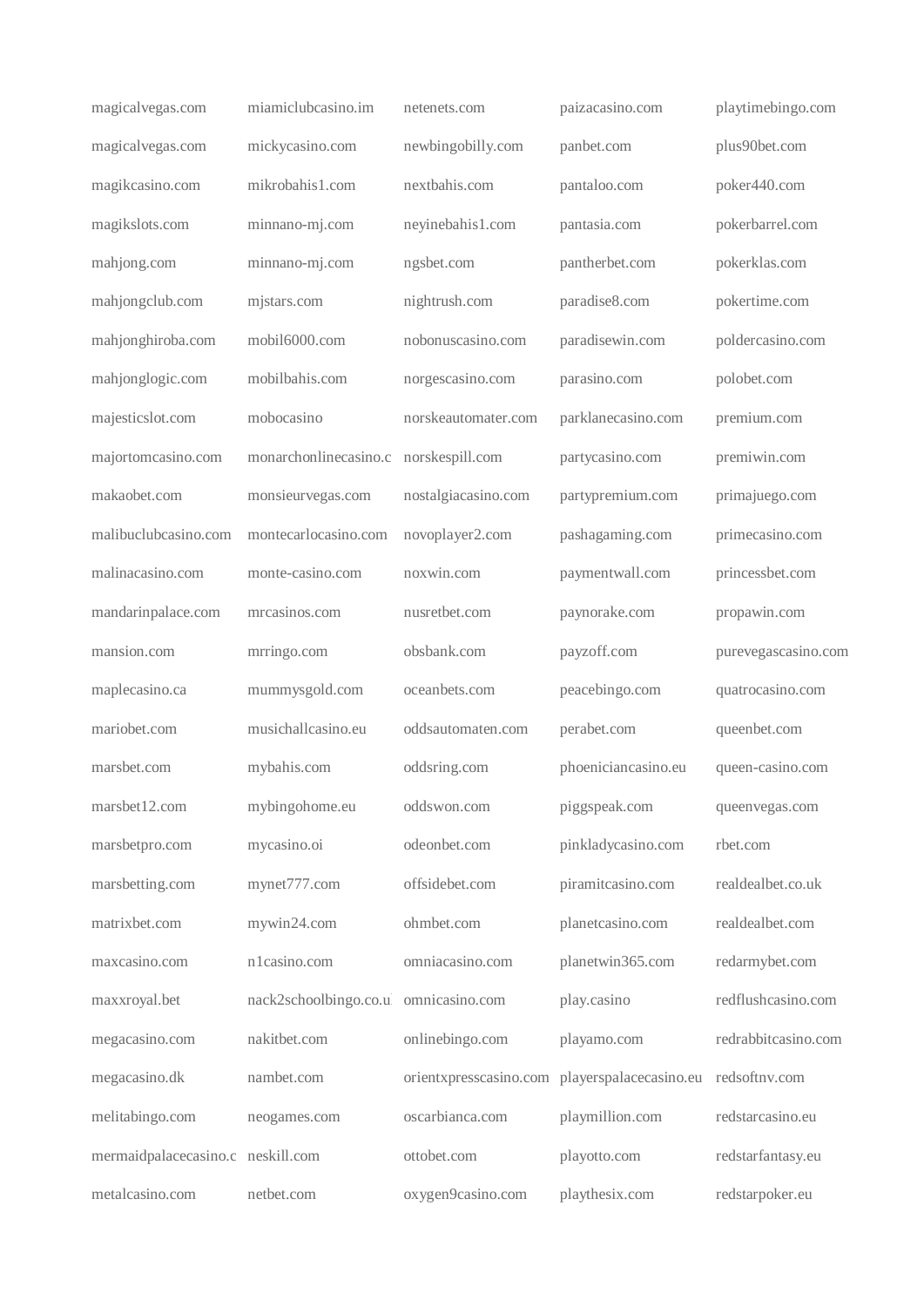| redstarslots.eu                       | savoybetting.com      | spinpalacepoker.com                | texbet.com                             | tropeziapalace.com     |
|---------------------------------------|-----------------------|------------------------------------|----------------------------------------|------------------------|
| reelemperor.com                       | sbocasino.com         | sporbet.com                        | thebetend.com                          | ttr.casino             |
| regalo-casino.com                     | sekabet.com           | sportingbet.com                    | thepalacegroup.com                     | tumbet.com             |
| restbet.com                           | shadowbet.com         | sports.williamhill.com             | thunderboltcasino.com                  | turkobet.com           |
| richcasino.com                        | showdebingo.com       | sportsinteraction.com              | thunderluck.com                        | turkstarbet1.com       |
| richreels.com                         | silversandscasino.com | starbetsport.com                   | tianlong666.com                        | twin.com               |
| rivalo.com                            | simbagames.com        | starlottosport.com                 | tigergaming.com                        | ukbet.com              |
| riverbellcasino.com                   | simple.bet            | staronebet.eu                      | tikobet.com                            | ukcasinoclub.eu        |
| riverbellecasino.ca                   | sincasino.com         | stockpair.com                      | tip.win                                | ultraganyan.com        |
| rizk.com                              | sirjackpot.com        | strikeitluckycasino.com tipbet.com |                                        | unibet.com             |
| rockscasino1.com                      | skybahis.com          | sunmaker.com                       | tipibahis.com                          | unoquecasino.com       |
| rogersbingo.com                       | slot78.net            | sunnyplayer.com                    | tipiwin100.com                         | vegascountrycasino.com |
| rorobet.com                           | slotastic.com         | sunpoker.com                       | tipobet1.com                           | vegashero.com          |
| roxxcasino.com                        | slotjoint.com         | sunvegascasino.com                 | tippbet.com                            | vegasplanscasino.com   |
| royal-flamingo-casino.c slotocash.com |                       | suomiautomaatti.com                | tiptorro.com                           | vegasplay.com          |
| royalpanda.com                        | slotocash.im          | suomivegas.com                     | tipwin.com                             | vegasslotcasino.com    |
| royalvegascasino.com                  | slotsexpress.com      | superbahis.com                     | titancasino.com                        | verajohn.com           |
| rubyfortune.com                       | slotsmillion.com      | superbetin.com                     | titanpoker.com                         | vevogaming.com         |
| rummy-party.com                       | slotsons.com          | superbetinfinance.com              | tommycasino.com                        | videopokerclassic.com  |
| runbet.com                            | slottyvegas.com       | superwin.com                       | tomscasino.com                         | videoslots.com         |
| rushmorecasino.com                    | slotv.com             | sveacasino.com                     | tonybet.com                            | viibet.com             |
| russianbet.ru                         | sloty.com             | sverigecasino.com                  | topazbet.com                           | villabet.com           |
| russiancasino.com                     | spartanslots.com      | sverigekronan.com                  | toroption.com                          | villento.com           |
| russiancasino.ru                      | spilleautomater.com   | tamambet.com                       | tottibet.com                           | viparabclub.com        |
| rvbingo.com                           | spinandwin.com        | tangierscasino.com                 | tradacasino.com                        | viproomcasino.com      |
| rwmarkets.com                         | spinit.com            | taraftarbet.com                    | trbet.com                              | vipspel.com            |
| safirbet.com                          | spinjuju.com          | teambet.com                        | treasureislandjackpots.c vipstakes.com |                        |
| sansinal.com                          | spinpalace.ca         | telebet24bet.com                   | treasuremile.com                       | virtualcitycasino.eu   |
| saraycasino.com                       | spinpalace.com        | tempobet.com                       | tripleaces.com                         | virusbet.com           |